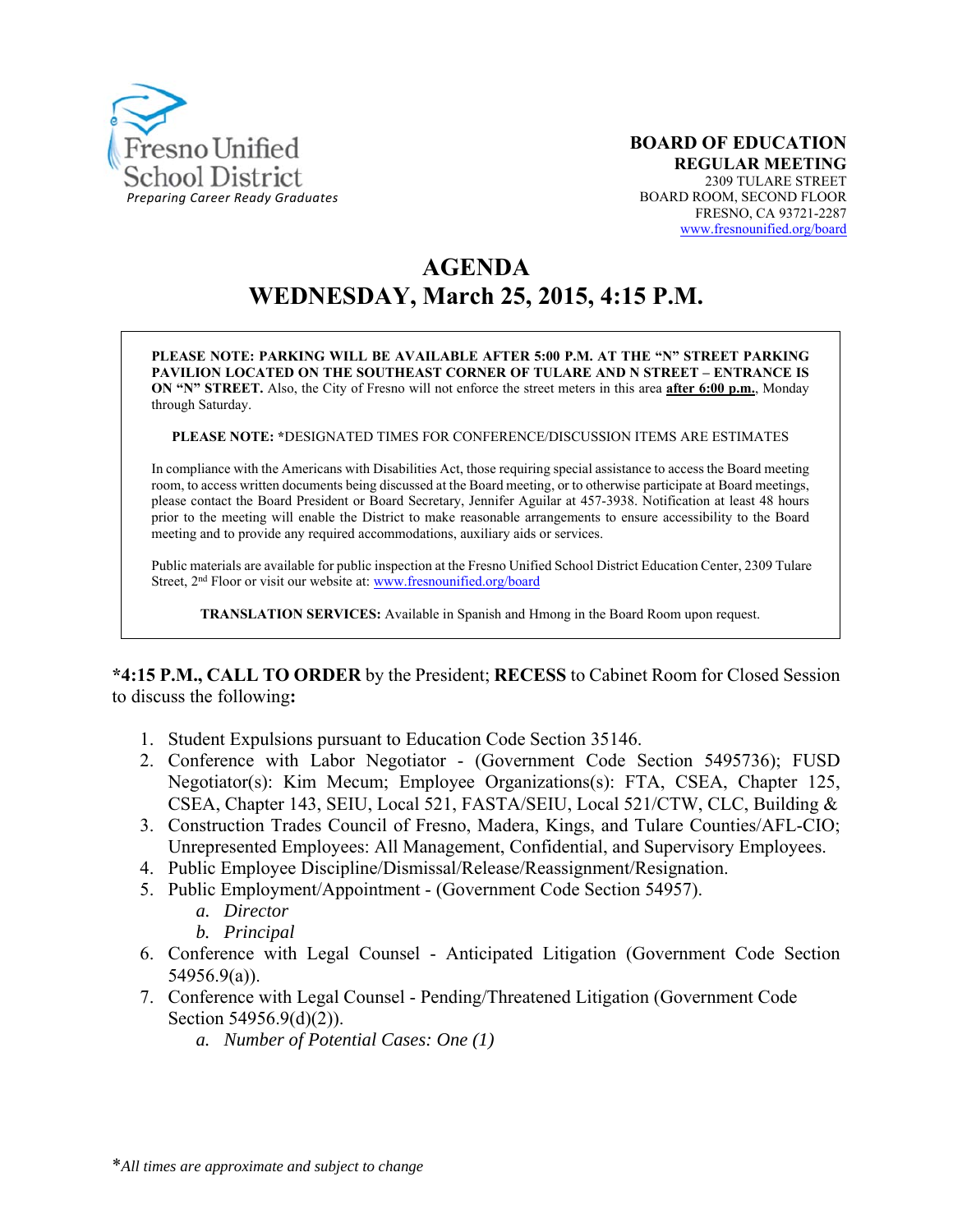### **5:30 P.M., RECONVENE** and report action taken during Closed Session, if any.

# **PLEDGE OF ALLEGIANCE**

Jennifer Milton-Burns, a parent that has had a positive impact at Slater Elementary, will lead the flag salute.

# **APPROVE Minutes**

Included in the Board binders are the draft minutes for the March 11, 2015 Regular Meeting. The Superintendent recommends approval. Contact person: Michael E. Hanson, telephone 457-3884.

### **ADOPT Resolution Commending the Fresno High School Senate on 125 Years as a Continuously Active High School Club**

Included in the Board binders is a resolution commending the Fresno High School Senate on the significant milestone of its 125<sup>th</sup> Anniversary, which will be celebrated March 28, 2015. The Fresno Unified School District Board of Education recognizes the sacrifices, achievements and accomplishments of the staff and students at Fresno High School in having the oldest continuously active high school club in the United States. The Superintendent recommends adoption. Contact person: David Chavez, telephone 457- 3566.

# **HEAR Reports from Student Board Representatives**

An opportunity is provided to hear comments/reports from Student Board Representatives from Cambridge High School. Contact person: Rosario Sanchez, telephone 457-6223.

# **HEAR Report from Superintendent**

ALL CONSENT AGENDA items are considered to be routine by the Board of Education and will be enacted by one motion. There will be no separate discussion of items unless a Board member or member of the community so requests, in which event, the item(s) will be considered following approval of the Consent Agenda.

# **A. CONSENT AGENDA**

# **A-1, APPROVE Personnel List**

Included in the Board binders is the Personnel List, Appendix A, as submitted. The Superintendent recommends approval. Contact person: Kim Mecum, telephone 457-3548.

# **A-2, ADOPT Findings of Fact and Recommendations of District Administrative Board**

The Board of Education received and considered the Findings of Fact and Recommendations of District Administrative Panels resulting from hearings on expulsion and readmittance cases conducted during the period since the March 11, 2015, Regular Board meeting. The Superintendent recommends adoption. Contact person: Rosario Sanchez, telephone 457-6223.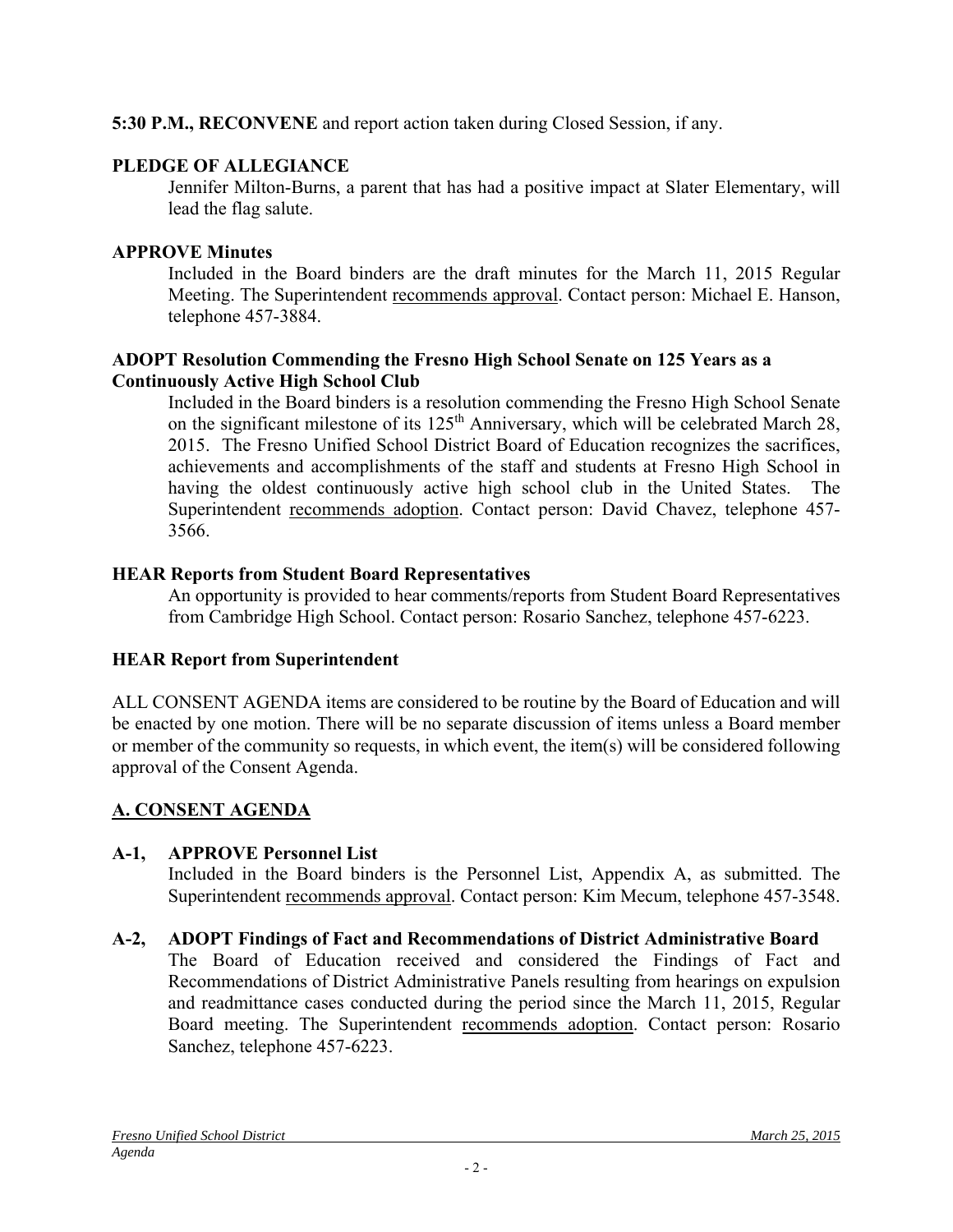#### **A-3, APPROVE Property and Liability Insurance for 2015/16**

Included in the Board binders is a summary of quotations received by the District's insurance broker, DiBuduo & DeFendis, for our various forms of coverage. Included for renewal is coverage related to our Property, General Liability, Designated Lessees and Excess Liability requirements. The contract period will be from April 1, 2015 through March 31, 2016. The Superintendent recommends approval. Fiscal Impact: Sufficient funds are available in the District's Liability Internal Service Fund. Contact person: Ruth F. Quinto, telephone 457-6226.

#### **A-4, APPROVE Update to the Joint Exercise of Powers Agreement and Operating Agreement for the Center for Advanced Research and Technology**

Included in the Board binders are amendments to the agreements between Fresno Unified School District and Clovis Unified School District for the Joint Exercise of Powers Agreement (JPA) and Operating Agreement for the Center for Advanced Research and Technology (CART). These agreements are being updated to reflect current practices, restore two teaching positions beginning in 2015/16, and provide funding to maintain the program and central operations. The Superintendent recommends approval. Fiscal Impact: For 2014/15 the additional cost is \$87,500 and is included in the General Fund budget. For 2015/16, the estimated additional cost is \$113,000. Contact person: Ruth F. Quinto, telephone 457-6226.

#### **A-5, APPROVE Award of Bid 15-09, Fresh Produce**

Included in the Board binders is information on Bid 15-09 for Fresh Produce, to establish firm pricing for fresh fruit and vegetables for the district's Food Services program. The request for bid was lawfully advertised on December 5, 2014, and December 12, 2014. The bids were opened on December 19, 2014. Notifications were sent to eight vendors, and the district received four responses. The bid is for a one-year term price agreement with the option to extend for two additional one-year periods. Costs are based on estimated annual use. Staff recommends award to the lowest responsive, responsible bidders.

Aggregate I – Nutrition Center (awarded by line item) 1st Quality Produce (Fresno, California) \$ 400,907 Line Items: 3, 8, 9, 20, 22, 38, 41, 44 Fresh Innovations (Oxnard, California) \$ 224,400 Line Item<sup>2</sup> Fresno Produce Company (Fresno, California) \$1,811,845 Line Items: 1, 4, 5, 10-19, 21, 23-31, 39, 40, 42, 43, 45

> Staff recommends rejecting line items 6, 7, 32-37 to pursue lower negotiated pricing.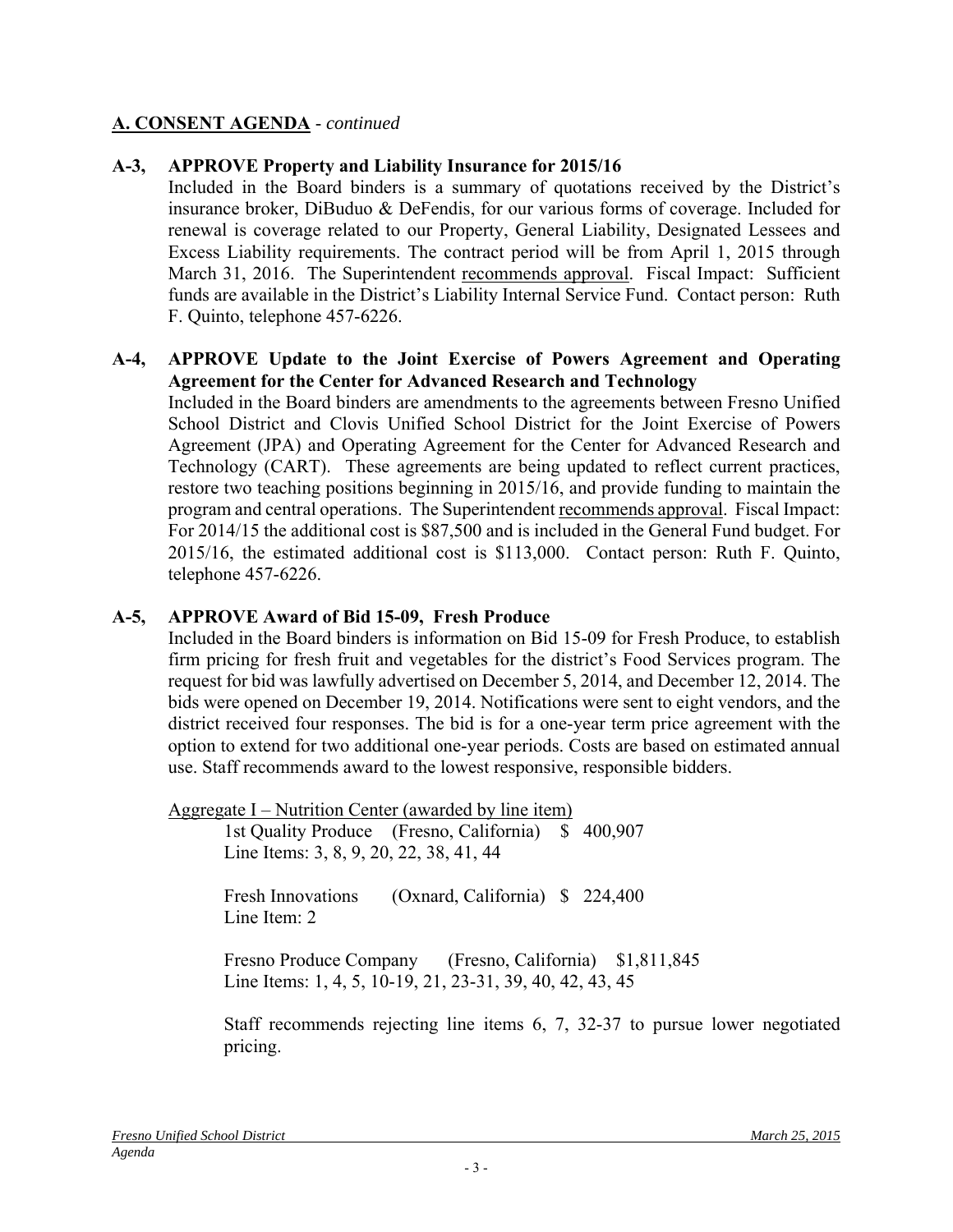Aggregate II – Middle and High Schools (all lines awarded together) Fresno Produce Company (Fresno, California) \$ 355,480

The Superintendent recommends approval. Fiscal Impact: Sufficient funds are available in the Cafeteria Fund budget. Contact person: Karin Temple, telephone 457-3134.

#### **A-6, APPROVE Award of Bid E18001, Network Equipment for Internal Connections**

Included in the Board binders is information on Bid E18001, Network Equipment for Internal Connections. The project will replace network equipment at the end of its useful life (7-12 years) and continue to improve the performance and reliability of the district's network. The Bid was lawfully advertised on January 20, 2015, and January 27, 2015.Bids were opened on February 13, 2015. Bid specifications were posted on the E-Rate website for 28 days, and the district received five responses. Staff recommends award to the lowest responsive, responsible bidder. The cost is based on availability of E-Rate funding through the Federal Communications Commission (FCC).

Nexus IS Fresno, California \$1,441,328

The Superintendent recommends approval. Fiscal Impact: The actual amount of equipment purchased will be contingent on availability of E-Rate Category 2 funding. If E-Rate funds are available, the program will provide up to approximately \$1,225,129 and the district is responsible for 15% of project costs up to \$216,199. Funding will be provided from the Information Technology budget and other sources. Contact person: Karin Temple, telephone 457-3134.

### **A-7, APPROVE Proposed K-8 Mathematics Curriculum Materials**

At the board workshops held on November 12, 2014 and March 11, 2015, staff shared resources, professional learning and feedback regarding the  $K - 8$  mathematics curriculum adoption pilot. Adoption is being requested for the proposed recommendation of the K – 8 mathematics curriculum materials. The Superintendent recommends adoption. Fiscal Impact: Funding will be provided through textbook allocation and categorical budgets. Contact person: Rosario Sanchez, telephone 457-6223.

### **A-8, DENY Claim #14-0820-0246**

Included in the Board binders is a Claim for Damages on Rose Marie Emler, case #14- 0820-0246. The Superintendent recommends that the Claim be denied and the matter referred to the district's Director of Benefits and Risk Management for further handling. The Superintendent recommends denial. Fiscal Impact: There is no fiscal impact to the district at this time. Contact person: Ruth F. Quinto, telephone 457-6226.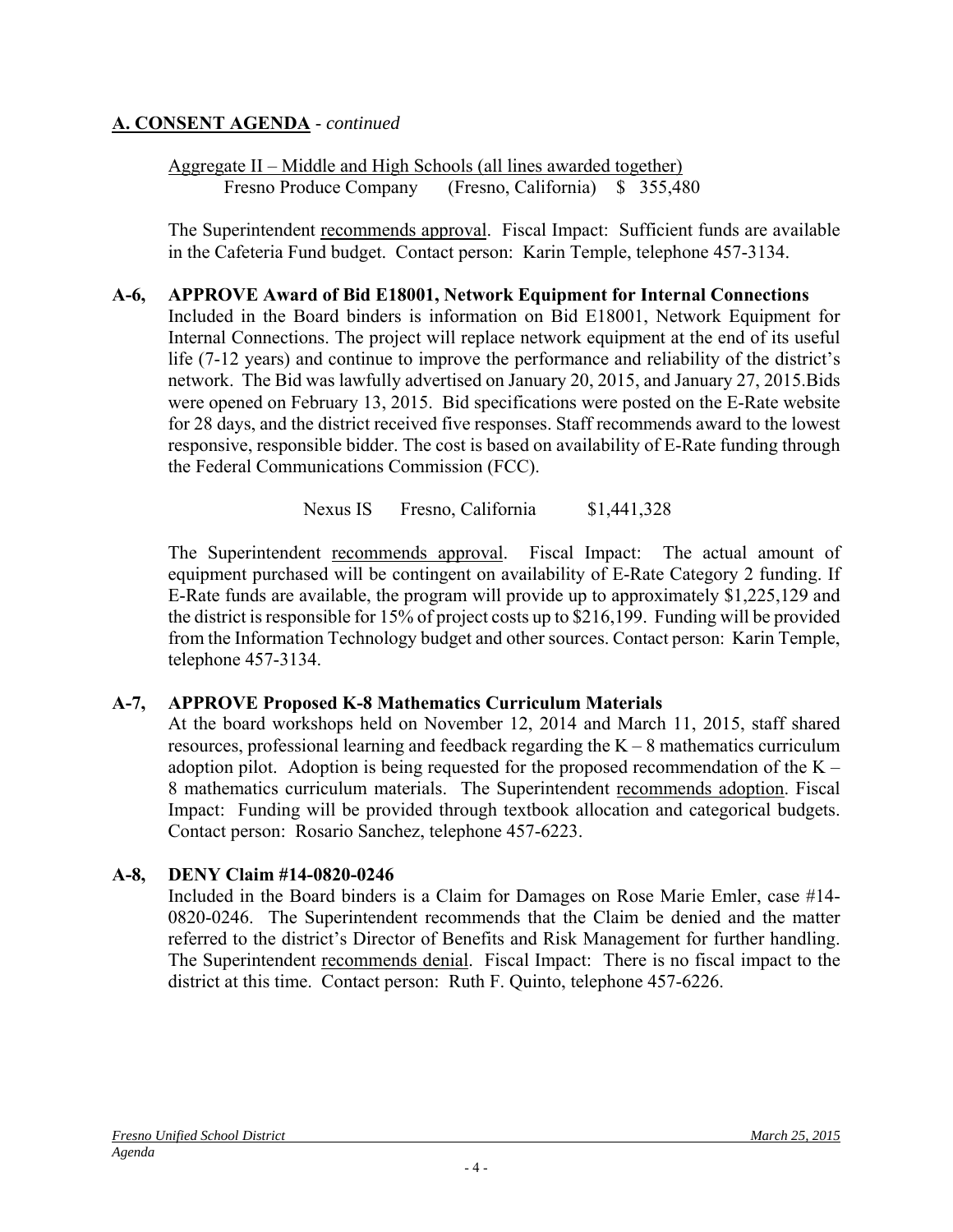# **A-9, DENY Claim #15-0122-0050**

Included in the Board binders is a Claim for Damages on Shannon Taylor, case #15-0122- 0050. The Superintendent recommends that the Claim be denied and the matter referred to the district's Director of Benefits and Risk Management for further handling. The Superintendent recommends denial. Fiscal Impact: There is not fiscal impact to the district at this time. Contact person: Ruth F. Quinto, telephone 457-6226.

#### **A-10, RATIFY Submission of Grant Application to the California Department of Education**  Ratification is requested for an application to the California Department of Education for the Education for Homeless Children and Youth (EHCY) Grant Program to facilitate the enrollment, attendance, and success in school for homeless children and youth. The Department of Prevention and Intervention, Project ACCESS serves over 3,000 homeless children and youth daily. Through this grant, the department proposes to pilot a teacher on special assignment and a classified technician to facilitate supportive services which include identifying and connecting homeless students to Project ACCESS services, school retention through extended day tutorial, enrollment in summer programs, training for parents and/or caregivers, and assistance in college and career preparations (FAFSA financial aid applications, scholarship applications, SAT test-prep support, college and university admission applications, higher education/career workshops and tours, etc.) for youth in  $11<sup>th</sup>$  and  $12<sup>th</sup>$  grades transitioning to higher education and/or post-secondary careers. The Superintendent recommends ratification. Fiscal Impact: Grant funds will cover all program costs. Contact person: Ruth F. Quinto, telephone 457-6226.

### **A-11, RATIFY Submission of Grant Applications to the California Department of Education for the California Career Pathways Trust**

Ratification is requested for grant applications to the California Department of Education for the California Career Pathways Trust (CCPT). The goal of the CCPT is to build robust partnerships between employers, schools, and community colleges to better prepare students for the 21<sup>st</sup> century workplace and improve student transition into postsecondary education, training, and employment. Fresno Unified is a lead applicant/fiscal agent for one CCPT application in partnership with Fresno City College, and is also a partnering member in the Fresno County Office of Education CCPT application in partnership with Fresno City College and Reedley College. The Superintendent recommends ratification. Fiscal Impact: Grant funds will cover all program costs. Contact person: Ruth F. Quinto, telephone 457-6226.

# **A-12, RATIFY Notification of Closure for the Academy for Civic and Entrepreneurial Leadership Fresno Charter School**

Included in the Board Binder are two recommendations:

1. To receive the Notification of Closure for Academy for Civic and Entrepreneurial Leadership (ACEL) Fresno Charter located at 1713 Tulare Street Ste. 202, Fresno, California (Attachment A - Letter from ACEL Fresno Charter). On March 5 the ACEL board voted to close the school effective March 6, 2015.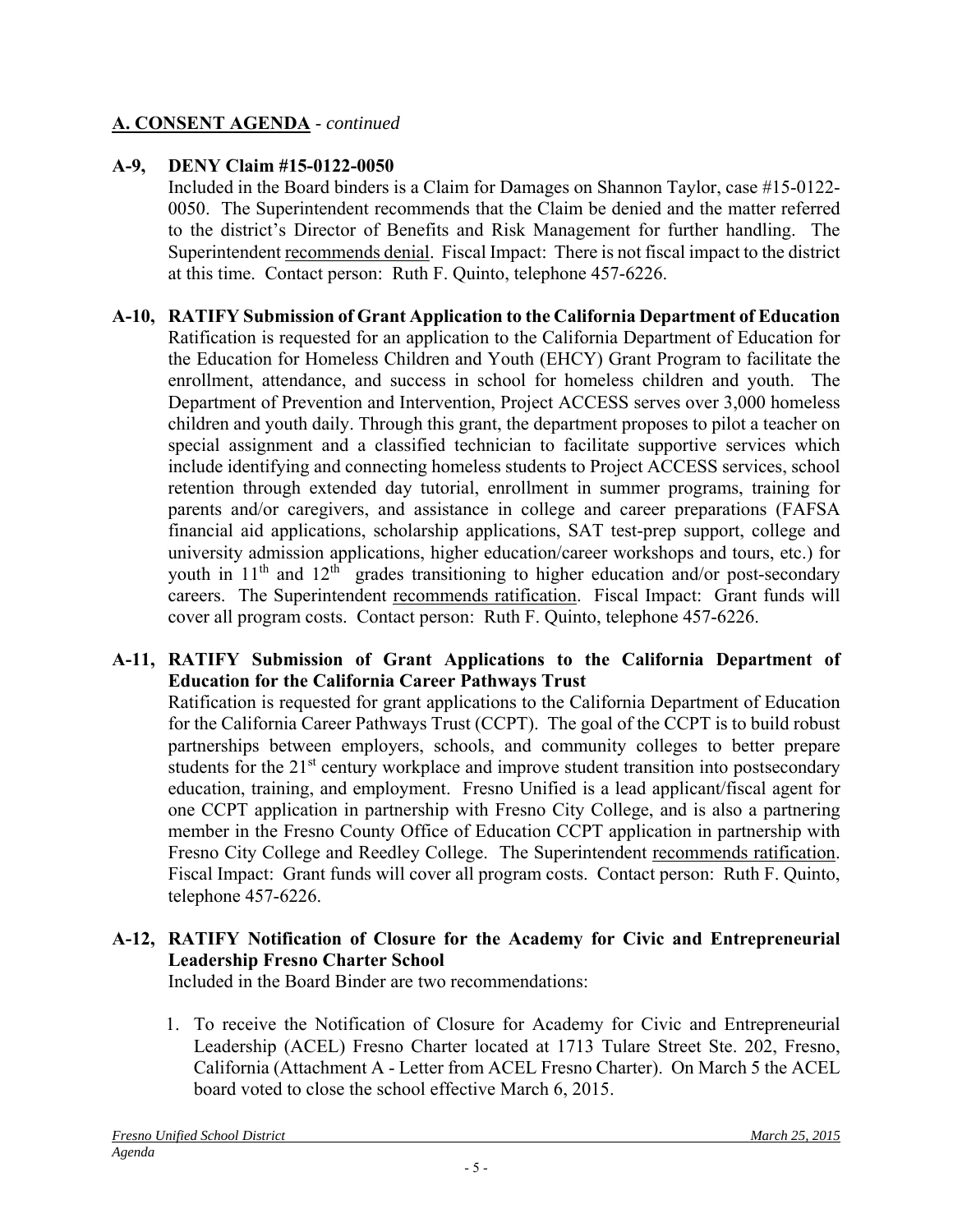2. To ratify the Charter School Closure Agreement between Fresno Unified School District and ACEL Fresno Charter (Attachment B).

The Superintendent recommends ratification. Fiscal Impact: There is no fiscal impact to the district. Contact person: Rosario Sanchez, telephone 457-6223.

#### **A-13, RATIFY the Filing of the Notices of Completion for the Projects Listed Below at Sequoia Middle School and Bullard High School**

Included in the Board binders are Notices of Completion for the following projects, which have been completed according to plans and specifications:

- 1. RFP 13-13, Sequoia Middle School Modernization
- 2. RFP 14-22, Bullard High School Master Plan Improvements, Demolition and Site Preparation

The Superintendent recommends ratification. Fiscal Impact: Retention funds are released in accordance with contract terms and California statutes. Sufficient funds are available in the Measure Q budget. Contact person: Karin Temple, telephone 457-3134.

#### **END OF CONSENT AGENDA (ROLL CALL VOTE)**

### **UNSCHEDULED ORAL COMMUNICATIONS**

Individuals who wish to address the Board on topics within the Board's subject matter jurisdiction, but **not** listed on this agenda may do so at this time. While all time limitations are at the discretion of the Board President, generally members of the public will be limited to a maximum of three (3) minutes per speaker for a total of thirty (30) minutes of public comment as designated on this agenda. Any individual who has not had an opportunity to address the Board during this initial thirty (30) minute period may do so at the end of the meeting after the Board has addressed all remaining items on this agenda. Individuals with questions on school district issues may submit them in writing. The Board will automatically refer to the Superintendent any formal requests that are brought before them at this time. The appropriate staff member will furnish answers to questions. Please note that if you wish to address the Board on an agenda item, you should do so when that specific item is called.